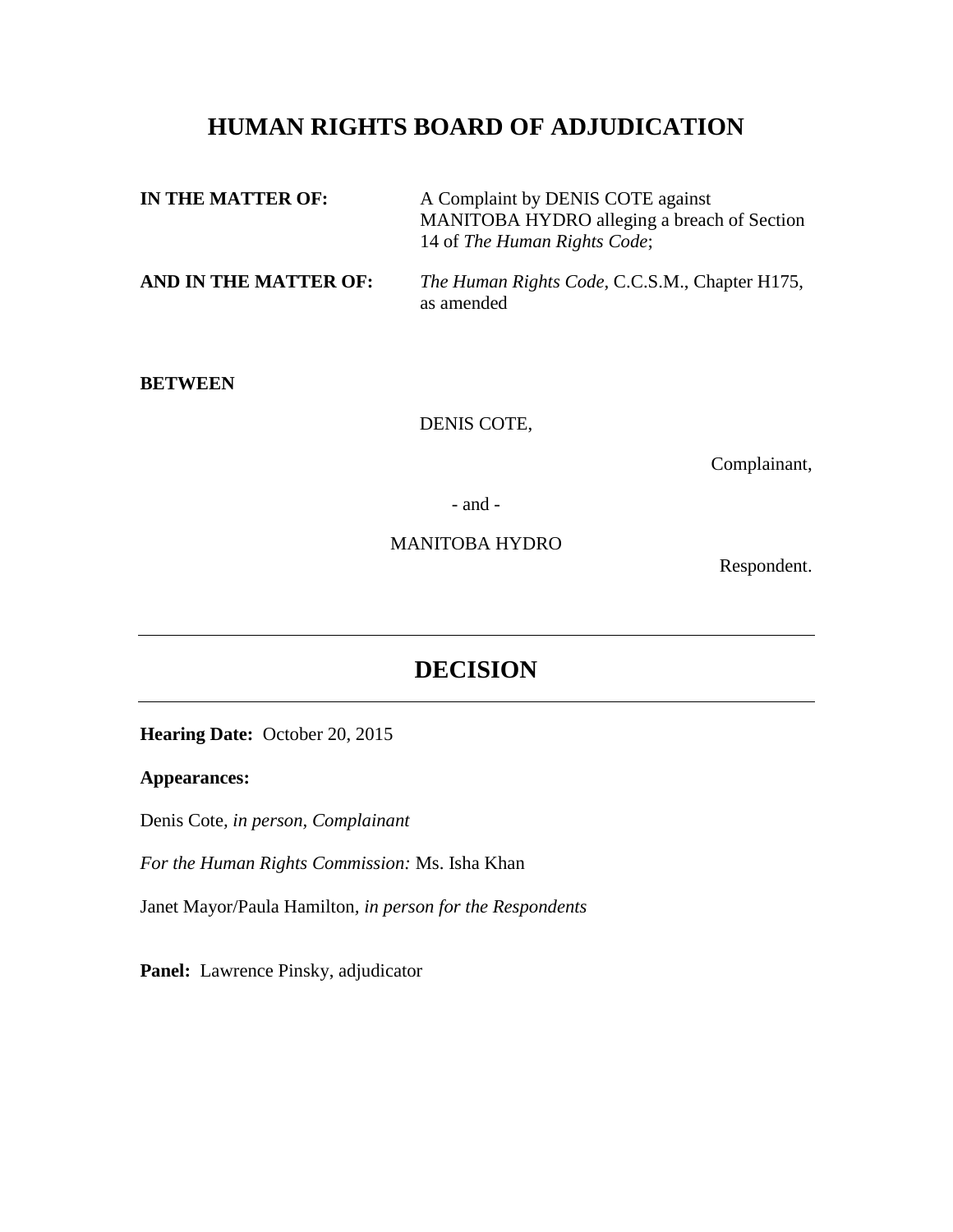### **HUMAN RIGHTS BOARD OF ADJUDICATION**

| IN THE MATTER OF:     | A Complaint by DENIS COTE against<br>MANITOBA HYDRO alleging a breach of Section<br>14 of The Human Rights Code; |
|-----------------------|------------------------------------------------------------------------------------------------------------------|
| AND IN THE MATTER OF: | <i>The Human Rights Code, C.C.S.M., Chapter H175,</i><br>as amended.                                             |
| <b>BETWEEN</b>        |                                                                                                                  |

DENIS COTE,

Complainant,

- and -

#### MANITOBA HYDRO

Respondent.

# **Decision**

## **November 18, 2015**

[1] The Motion before me is one brought by the Respondent, Manitoba Hydro, seeking to add the Union, CUPE Local 998, as a party to this Human Rights complaint. In order to be as expeditious as possible and to provide all of the parties as much time as possible to consider the substantive matters in issue, following argument on October 20, 2015, I advised the parties orally (following brief reasons), that the Union would be added as a party with more fulsome written reasons to follow. These are my reasons.

#### **BACKGROUND**

[2] Briefly by way of background, the Complainant, Mr. Cote, is employed by the Respondent, Manitoba Hydro. He is also a member of the Canadian Union of Public Employees (CUPE) Local 998.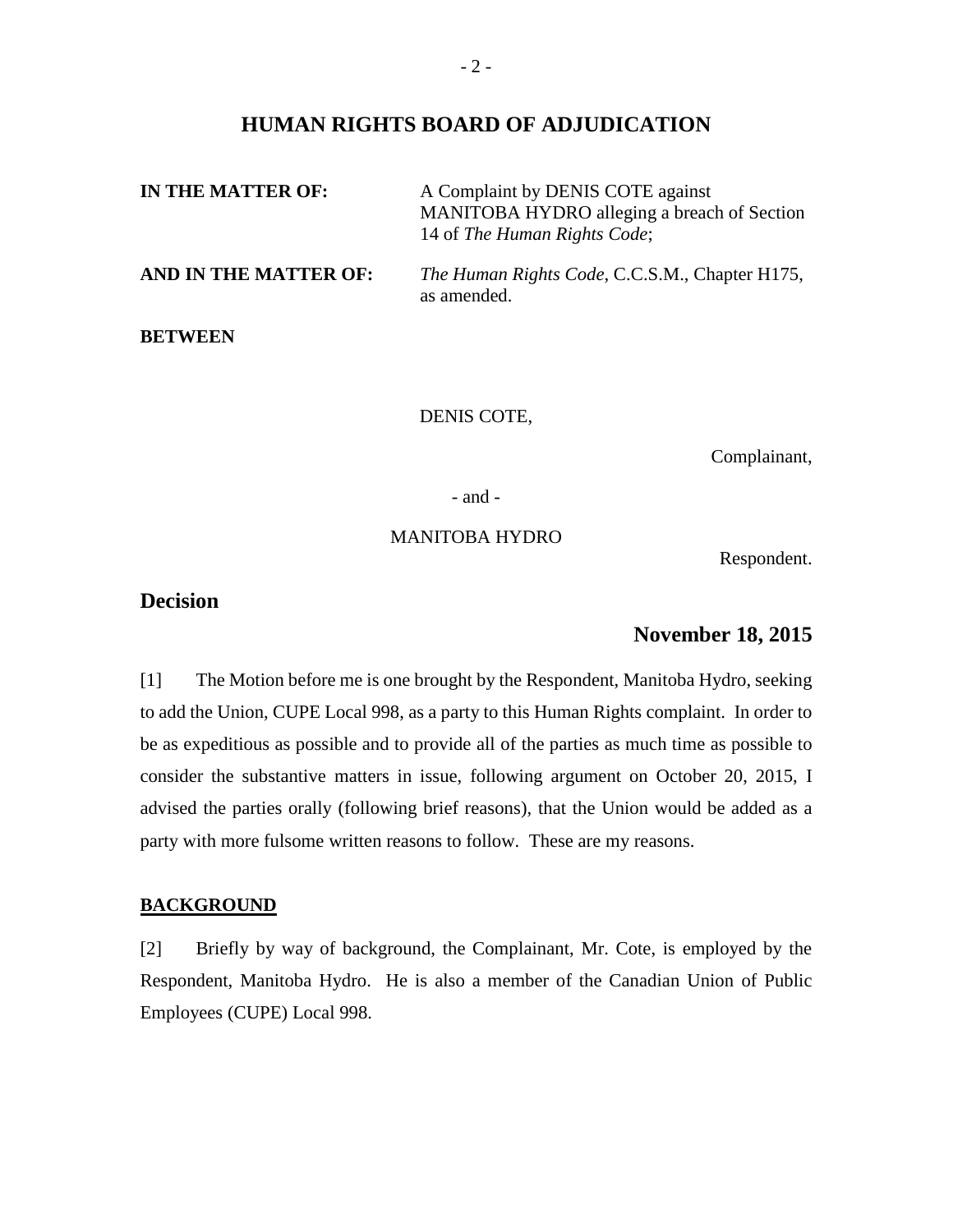[3] The Complainant began a process in order to adopt a child in or about August of 2012. At the hearing, the Complainant confirmed that the adoption did not proceed such that he never became an adoptive father.

[4] The Complainant filed a complaint alleging that there is a differential between the benefits available to adoptive mothers and adoptive fathers as negotiated in the Collective Agreement entered into between the Respondent, Manitoba Hydro, and the Union that governed his employment. In particular, the complaint alleges that there are additional funds available for (adoptive) mothers by way of an EI top up to 93% of an employee's salary and that this top up is not available to (adoptive) fathers.

[5] In his complaint, the Complainant references the Collective Bargaining Agreement in several places. His references to the Collective Agreement include references to paragraph F4.21 and F4.11 thereof. The Complainant confirmed at the hearing that his complaint of discrimination relates solely to the unavailability of the top up to adoptive fathers pursuant to the Collective Bargaining Agreement.

[6] For its part, the Respondent, Manitoba Hydro, stated in its Reply to Complainant (hereafter "Reply") that it:

> *…continues to be willing to address any discriminatory impact of the existing provisions. However, attempts made to address the discriminatory impact in a financially feasible manner have yet to be successful.*

[7] The aforementioned comment seemed to imply that Hydro might not be denying that the policy complained about was discriminatory, however the Respondent made no obvious admission to that effect in its Reply. Manitoba Hydro suggested that if discrimination is to be found here as alleged, it is the jointly negotiated (with the Union) Collective Agreement that was discriminatory and therefore the Union should be added as a party.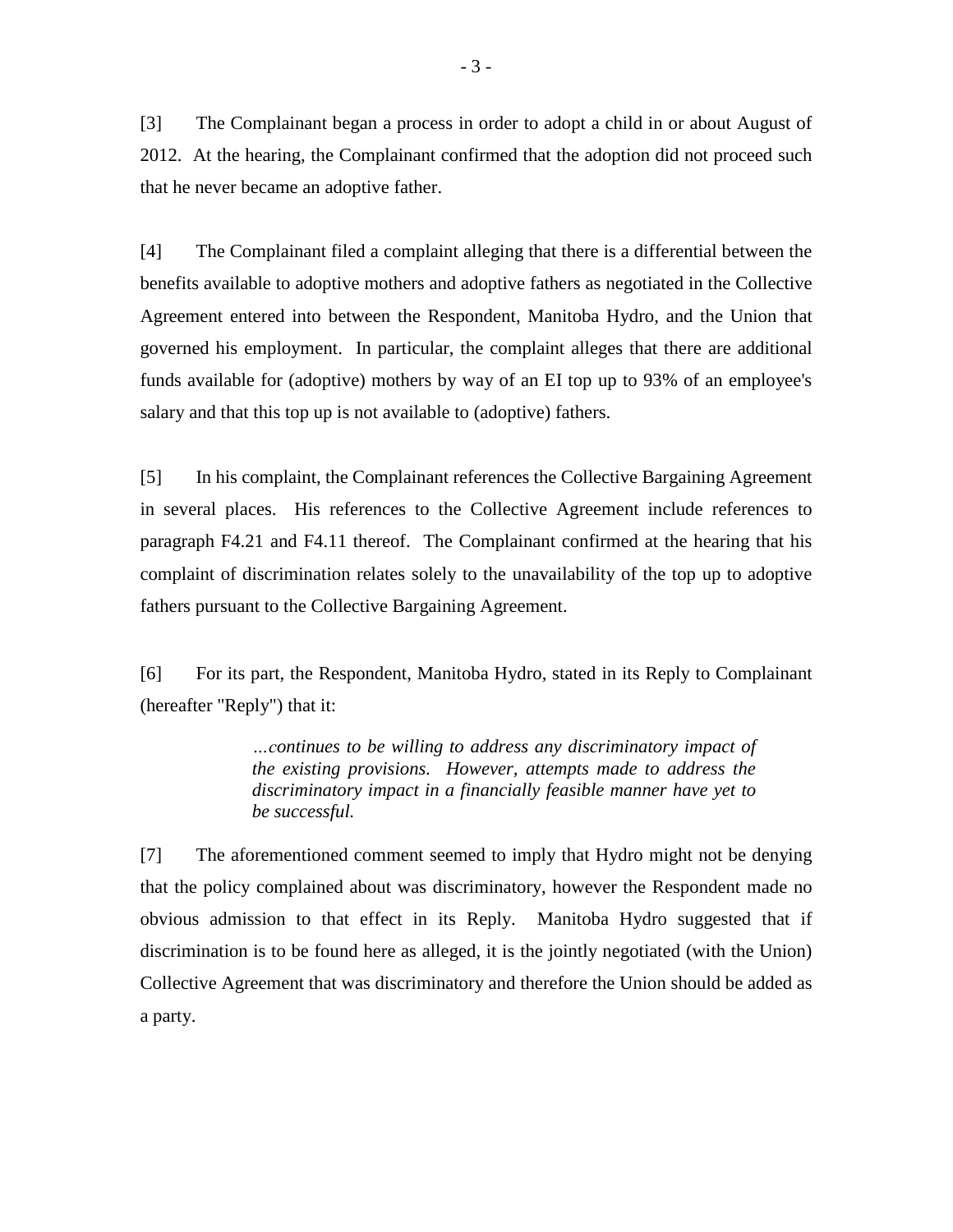[8] A pre-hearing conference was held on June 25, 2015. It was decided at that time that the preliminary question as to whether the Union should be added as a party would be heard first. A direction was made that the Union be served well in advance. I was advised by counsel for the Respondent that the Union was served on or about July 8, 2015.

[9] At the pre-hearing conference, I directed that briefs be filed and they were. A joint brief was filed by the Manitoba Human Rights Commission and the Complainant, Mr. Cote. The Respondent filed its own brief.

[10] The joint brief of the Manitoba Human Rights Commission and the Complainant, Mr. Cote, did not oppose adding the Union as a party. It suggested that though there might be:

> …some prejudice to the Complainant and the Commission by adding an additional party to these proceedings, that prejudice does not constitute undue prejudice, and there is no other clear impediment to amending the complaint, as requested at this time.

[11] Their brief stated elsewhere that:

The Commission… submits that there would be no undue prejudice to CUPE Local 998, if it were added as a Respondent to this complaint.

[12] Following that submission, counsel for the Union, Kristine Barr, advised in an e-mail sent to all parties and to the Adjudicator, that CUPE would not be providing a brief or any material but that a CUPE representative would attend on a "watching brief". In fact, a representative of the Union did attend the hearing. Ms. Barr made clear that the Union did not consent to being added as a party. Somewhat confusingly given the Complainant's Brief, she went on to advise that the Complainant had advised the Union that he objected to the Union being added as a party "…as his Human Right's Claim is against the employer only".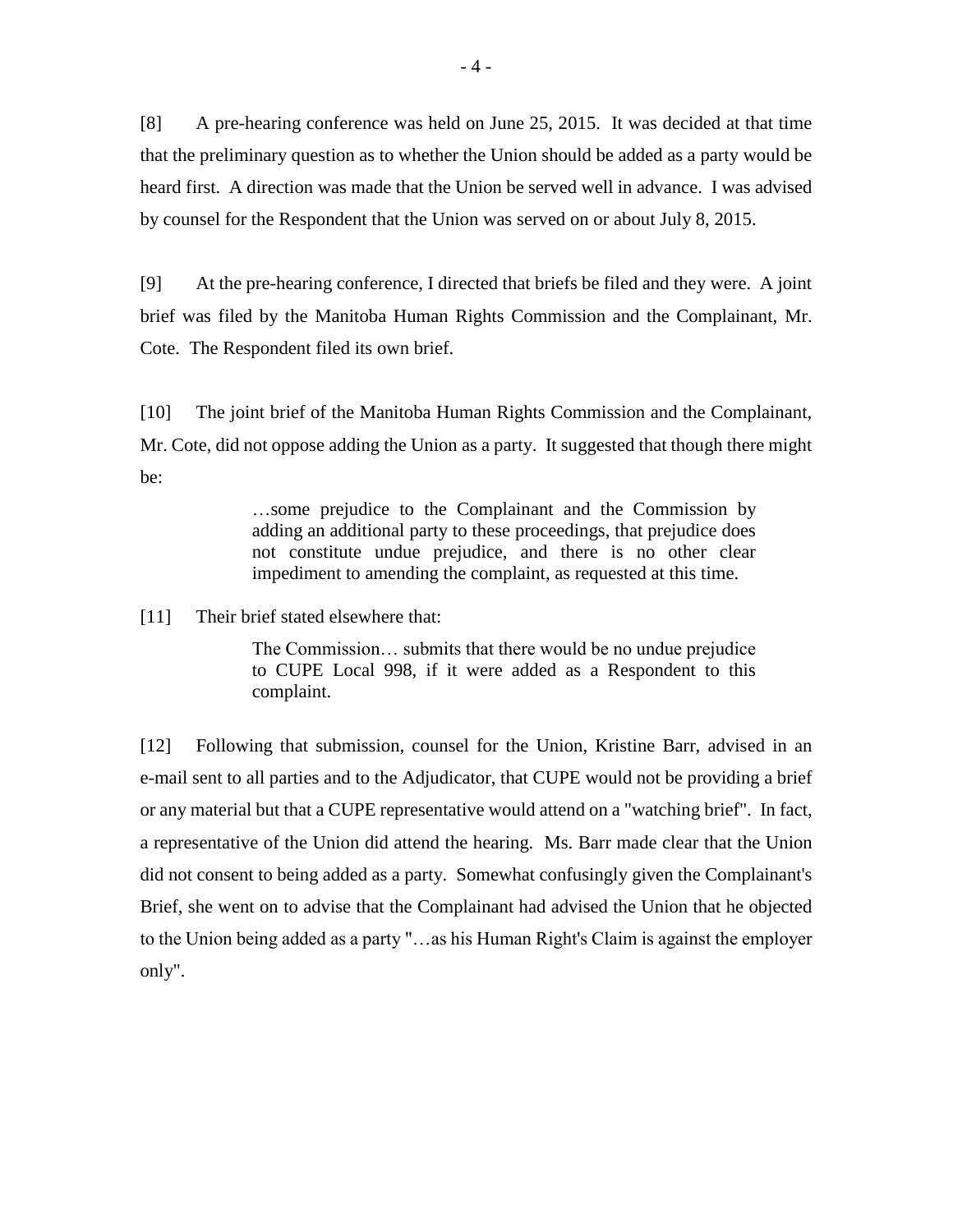[13] At the commencement of the hearing, I inquired as to whether anyone was opposed to adding CUPE as a party. The Complainant advised that he was opposed but that his opposition was "personal, not legal". He indicated that he felt that it was the (alleged) discriminatory practice of the employer that was in issue. He suggested that the Union had been quite supportive of him and that he felt it would be a retrograde step to add the Union as a party. He also expressed some concern as to lengthening of the proceedings.

[14] For its part, the Commission argued that there would be no undue prejudice. It advised that the Union had been aware of all steps in this matter for some time. The Commission confirmed that the Adjudicator had the authority to add a party and that the biggest (and really only) concern it could point to was the possibility of delay or complication by adding the Union as a party. That said, the Commission confirmed that given no undue prejudice, there was no impediment to adding the Union as a party.

[15] The Respondent for its part argued the appropriateness of adding the Union as a party given the nature of the Collective Agreement, the negotiations leading to it, and the impact of possible remedies, among other submissions.

#### **ANALYSIS AND DECISION**

[16] A raft of cases were provided by counsel for the Respondent and in the joint submission of the Complainant and the Human Rights Commission.

[17] I have read all of the cases submitted by both parties. I do not find that there would be any undue prejudice as contemplated by Section 40 of the Human Rights Code, by adding the Union as a party.

[18] The only case filed emanating from a Manitoba Human Rights tribunal was Scott v. Lou's Moving and Storage Ltd [1992] M.H.R.B.A.D. No. 1. This was a decision of Adjudicator Goodman. In Scott, a party was added based on the unique facts of that case. The other cases filed are from other jurisdictions dealing with legislation somewhat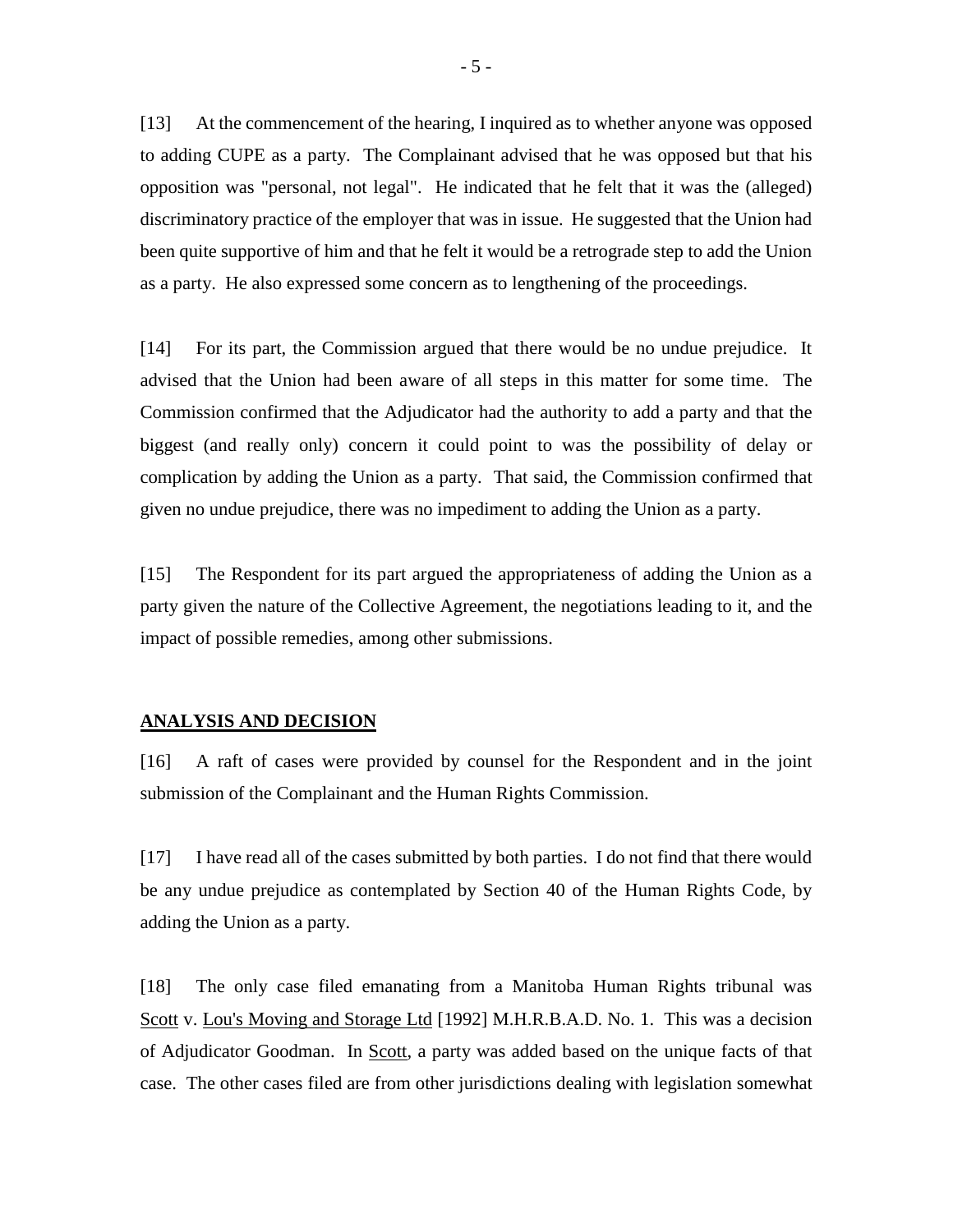different than that found in Manitoba (though helpful),and/or arising from labour adjudications.

[19] The issues raised in the Complaint and the Reply make it apparent that the Union should be added as a party. I pause here to note that no decision is made on the merits of the complaint at this stage of proceedings.

[20] It is clear that natural justice concerns would be better served by adding the Union as a party. I do not find that there would be any undue delay by adding the Union as a party and further find that it is in the public interest to add the Union as a party.

[21] I am bolstered in that conclusion by the fact that at the hearing, the Respondent, Manitoba Hydro, confirmed that their position is that the policy in issue is discriminatory and that the only question is one of remedy. Given that any remedy may involve the Union and may involve the Collective Bargaining Agreement, it is clear that the Union should be added on these grounds alone.

[22] Further, in light of the unique facts of this case where there really is no legal opposition (though there is some personal opposition by the Complainant), and given the Respondent's admission such that the only question is one of remedy, it is clear that the Union should be added.

[23] In its submissions, the Respondent, Manitoba Hydro, referred to the decision in University of Prince Edward Island v. Thomson et. ors. 2009 PESC 02. In that case, Mr. Justice Cheverie had to consider the issue of adding the Union as a party to a Human Rights complaint related to mandatory retirement issues in the context of judicial review. The Court quoted with approval the 2006 decision of the Ontario Human Rights Commission v. Greenhorn, 2006 HRTO 22 (CanLII) which confirmed the "so called" Payne test (Payne v. Otsuka Pharmaceutical Co., [2001] OHRIBO No. 23).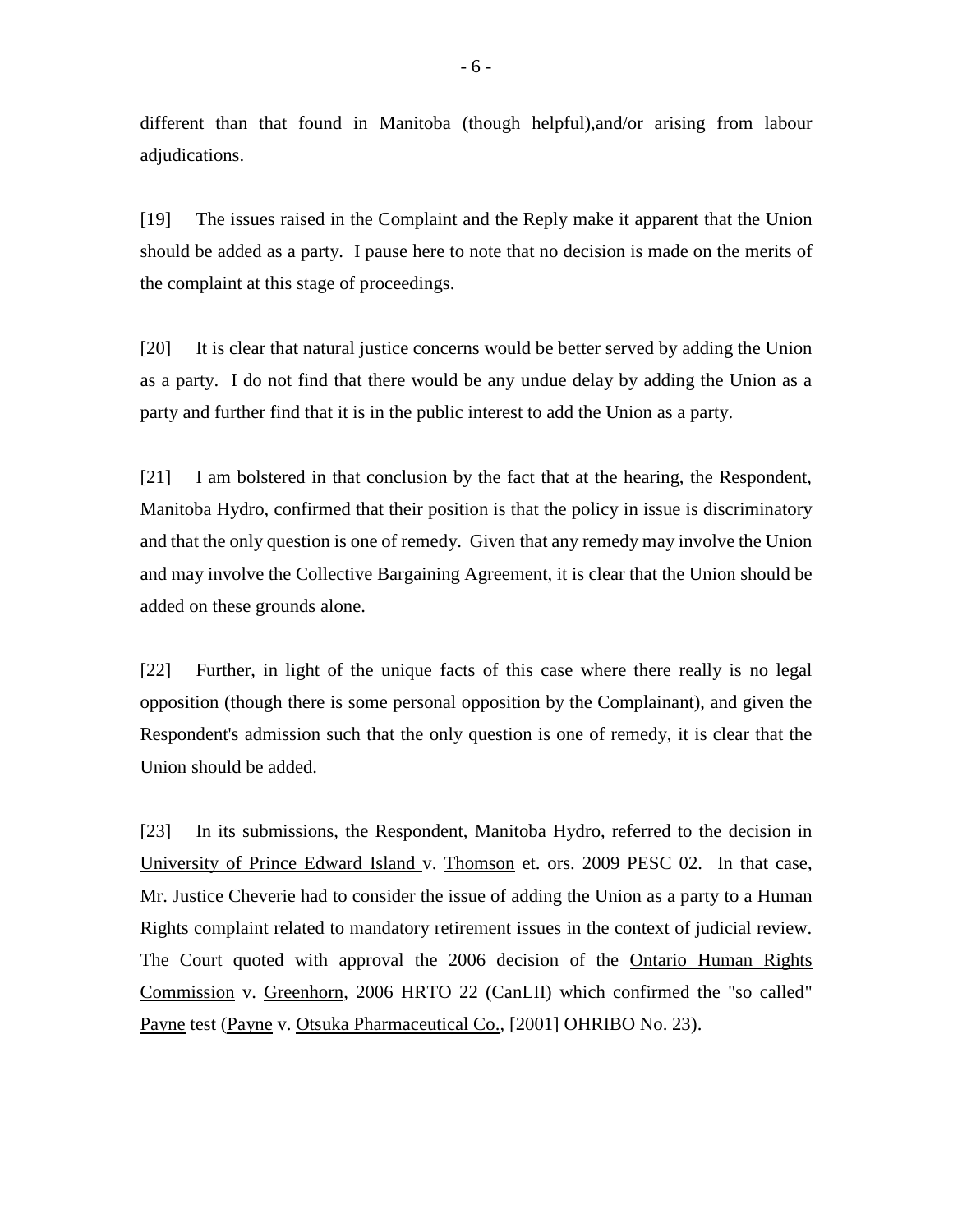[24] In that case, the following questions were determined to be relevant in deciding whether to add a party:

- a. Is there some reliable evidence on which the tribunal could make the finding of liability against the party?
- b. Would the proposed party suffer real and substantial prejudice not capable of being cured (paragraph 22)?

[25] Although the relevant section of our Code is worded somewhat differently than that in Ontario and Prince Edward Island, I do not view the differential in wording in the relevant sections as significant in this context.

[26] Applying the Payne test, I would find that given the nature of the Collective Bargaining Agreement, the tribunal could make a finding of liability in terms of remedy against the Union as well as the employer. That said, in light of the Respondent's admission, it is not so much a matter of finding liability, but rather determining the remedy (finding a solution) that might require the presence of the Union.

[27] Clearly, the Union would not suffer any real or substantial prejudice that was not capable of being cured if it were added as a party. In fact, it would be the failure to add the Union as a party at this stage that might result in real or substantial incurable prejudice. A potential remedy involving the Union may be required in which case it is in the interest of justice, given the remedial nature of the Code, to add the Union as a party.

[28] Given the remedial nature of our legislation, I would add to the Payne test the following additional questions to be considered in such cases:

- c. Does a potential remedy involve the party sought to be added?
- d. Is it in the interest of justice given the remedial nature of the Code and the stage of proceedings, to add the party?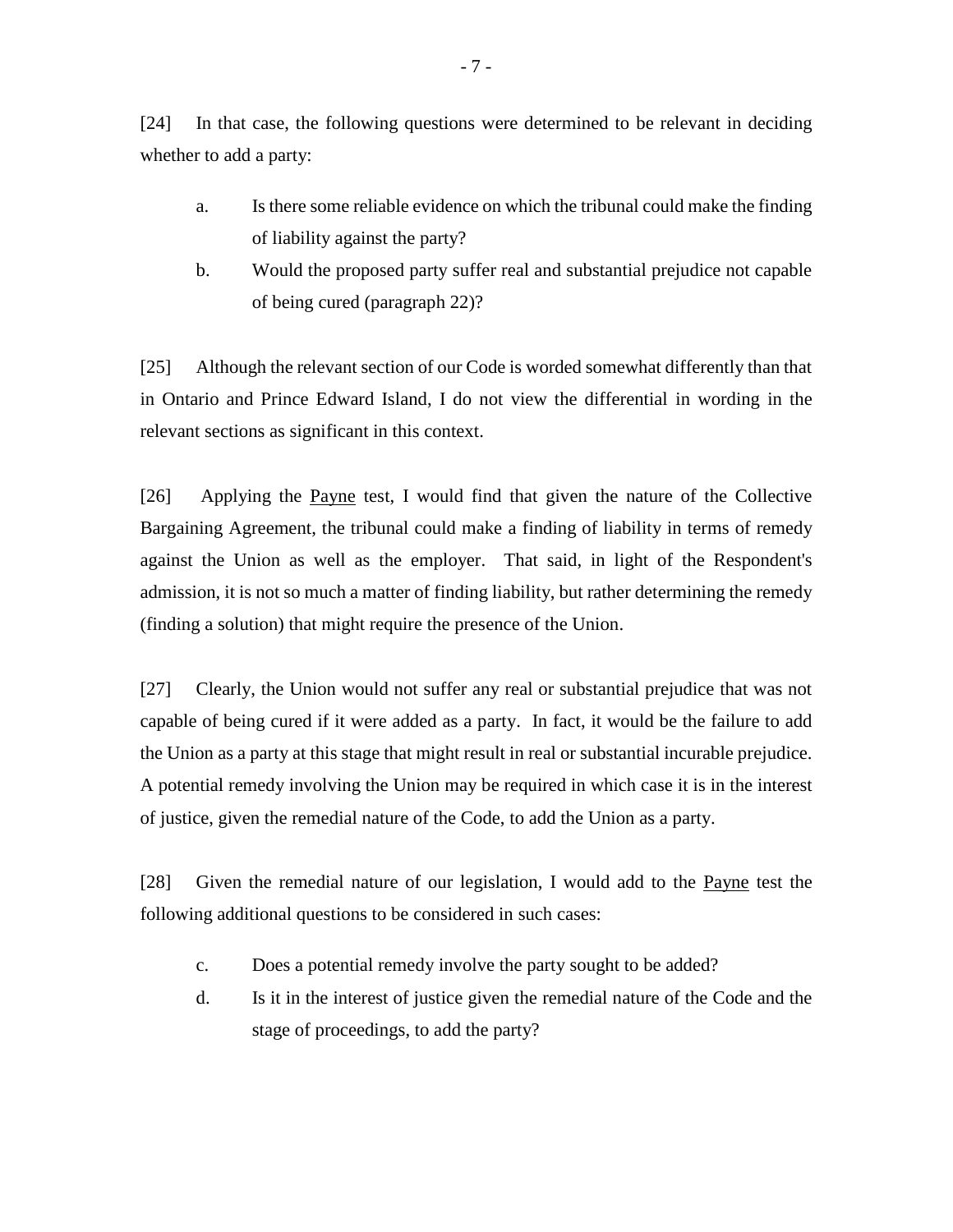[29] Here, I would answer both additional questions in the affirmative. I do not suggest that all four questions must be answered in the affirmative in order to add a party. Rather, I am suggesting that these four questions should be considered and balanced in determining whether to add a party.

[30] In my view, it is essential in the interest of justice to canvas the question of whether it is appropriate to add a party early on in the proceedings. The Commission and all other parties should consider this possibility as soon as possible in the proceeding to ensure a fair, just, and expeditious process. Failure to do so may result in an inability to add the party, given the requirement to ensure that all elements of natural justice in the proceedings are met and/or may require another remedy in appropriate circumstances.

[31] At the conclusion of my advising the parties that the Union would be added as a party, I raised a few matters. I did so in order to ensure there would be no undue delay and in the interest of justice to allow the parties to focus on the real matters and concerns in issue or potentially in issue.

[32] I confirmed with Mr. Cote, the Complainant, that the only ground that he wishes to proceed upon (which the Commission confirmed as well) was his allegation that he was discriminated against as an adoptive father. Given Mr. Cote's confirmation that the adoption did not proceed, I raised with the parties the issue of mootness. I invited the parties to consider and address that issue at the next hearing date.

[33] Counsel for Hydro was also asked to confirm whether there was a formal admission being made that the policy being complained about was discriminatory with the only question (should mootness not be a factor) being one of remedy. As aforementioned, Manitoba Hydro made that formal admission. No doubt this will have the effect of shortening these proceedings.